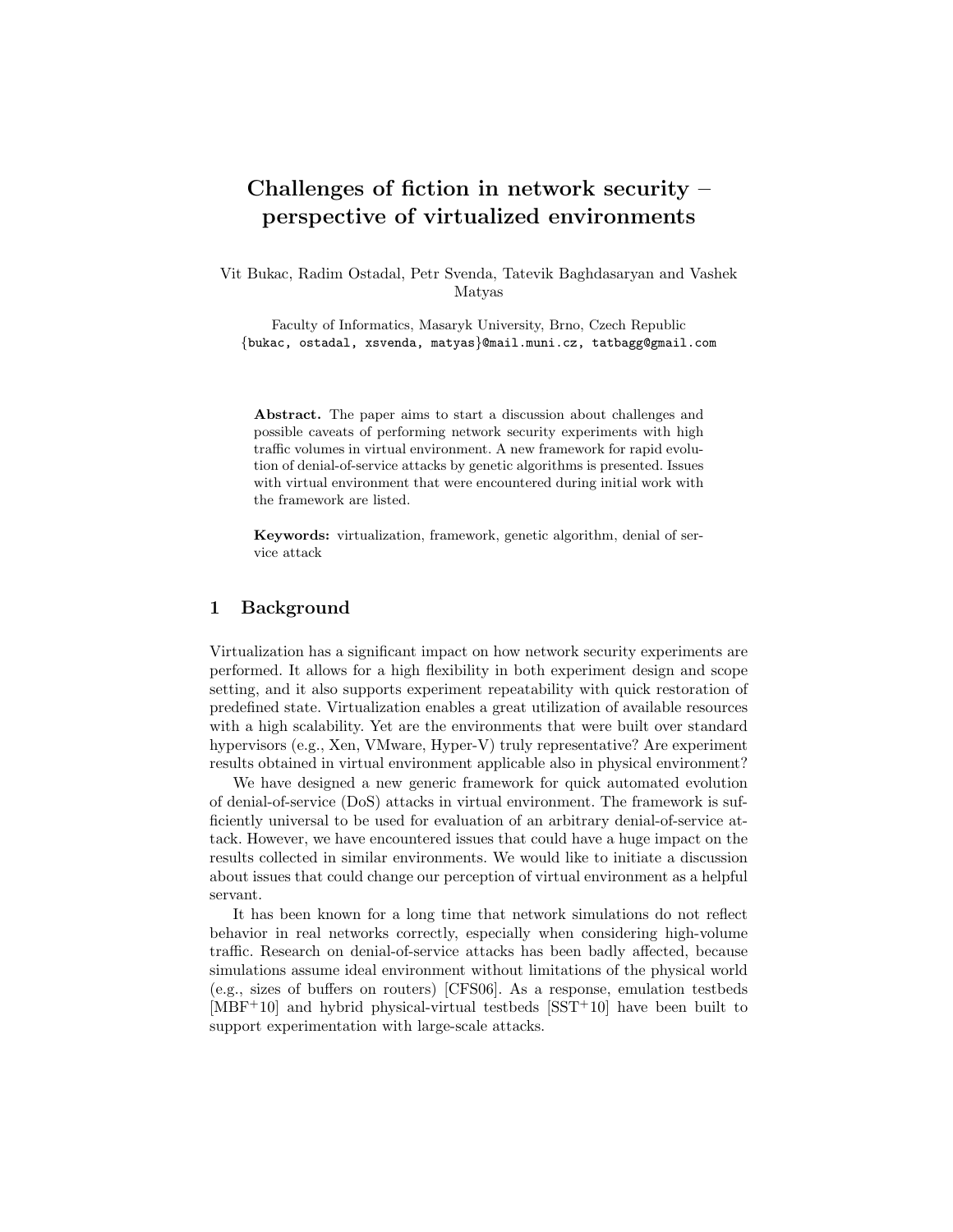## 2 Our framework

The framework has been initially created to examine possible enhancements to the HTTP GET flooding attack by modifying HTTP request headers. The project aim was to search for such HTTP GET headers where their processing by the victim server would be significantly more resource demanding than the processing of HTTP GET headers from common web browsers.

The framework applies genetic algorithms to existing DoS attacks in order to discover advanced, more potent attack variants and also to identify DoS vulnerabilities in applications that are serving as targets. The architecture is outlined in Figure 1.

The framework consists of a central management host and multiple physical computation hosts for conducting experiments themselves. Each computation host has a hypervisor installed and hosts two virtual machines attacker and victim. Each management unit can assign tasks to multiple computation hosts, therefore each generation can be evaluated on dozens of physical hosts simultaneously. Virtual machines (VMs) on different physical hosts are clones of attacker and victim initial source VM images. Thanks to snapshot restoration, each evaluation is performed in exactly the same virtual machine state.

The modular architecture enables seamless changes. Employed genetic algorithm, virtual machine operating system and target application can all be changed with minimal impact on the other parts of the framework. Once the task and its properties are fixed, the framework can be left to produce relevant results automatically.



Fig. 1. Framework architecture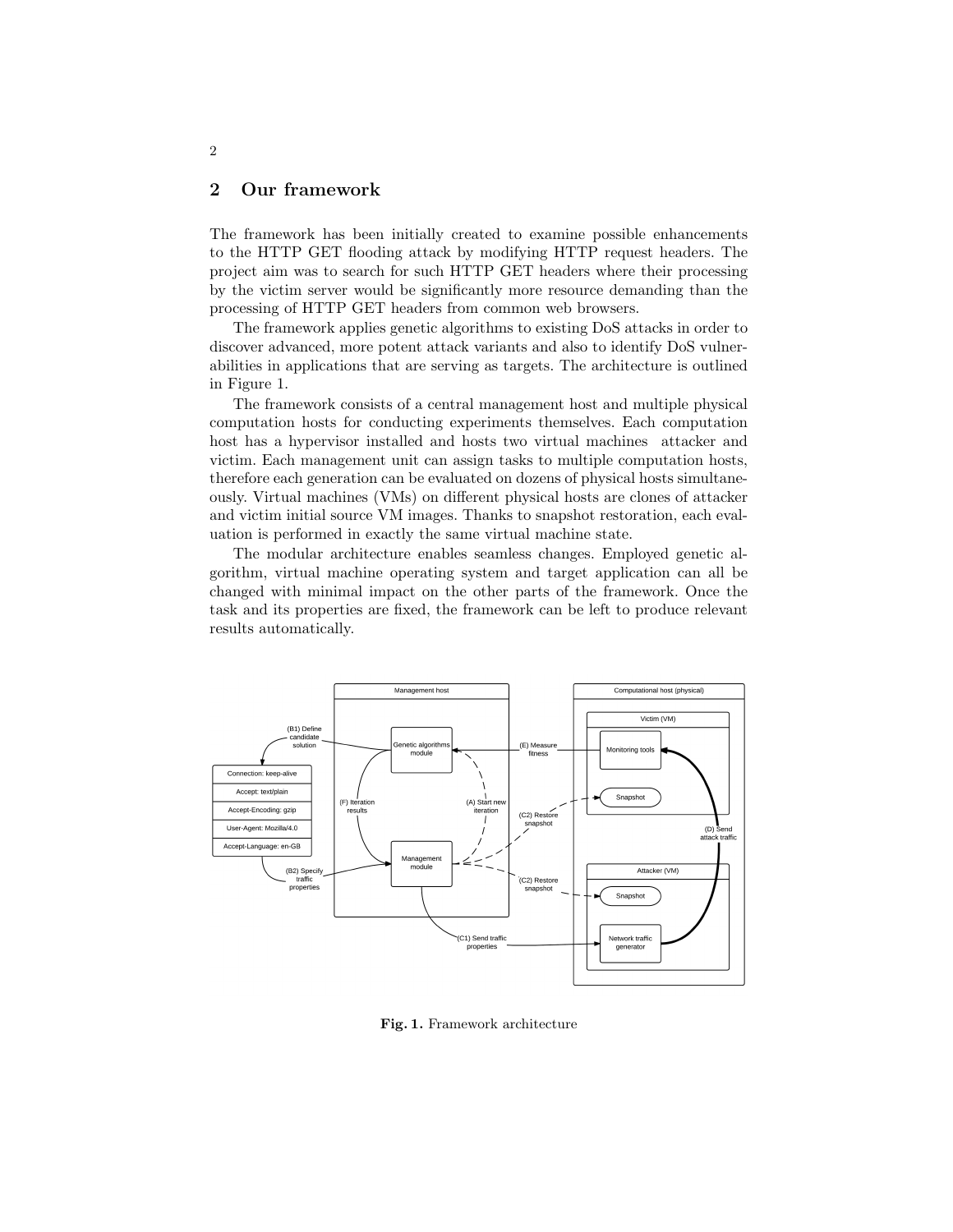#### 2.1 Workflow

A – Management module initiates evaluation of a new population.

B1, B2 – Genetic algorithms module creates a list of candidate solutions to be evaluated in the current round and provides the list to the management module. Each candidate solution provides a representation of network traffic that needs to be evaluated.

C1 – Management module maintains a list of active computational hosts. Candidate solutions are distributed equally to all available computation hosts in order to minimize the time required to evaluate the entire population.

C2 – Management module restores snapshots of all virtual machines on computation hosts. Restoring snapshots is quick and establishes a common initial state for evaluation of every candidate solution.

D – Attacker virtual machine contains a network traffic generator that can translate the received specification (i.e., candidate solution) into an arbitrary network traffic. The actual generated stream of packets is sent towards the victim virtual machine.

E – Monitoring tools on the victim VM measure the impact of received traffic on the host (e.g., consumption of RAM, CPU load or values of application-specific performance counters). Measured values are converted into a common format and sent as fitness function values (how well candidate solution satisfies the goal high load in our case) to the genetic algorithms module.

F – Genetic algorithms module evaluates all received fitness function values, chooses the best solution(s) and provides results to the management module for a manual review. Once enough results are received, management module starts a new round.

## 3 Scenarios

## 3.1 HTTP requests

As mentioned before, our original goal was just to search for such HTTP GET headers that could create a burden on the victim server with significantly more resource demanding load than would be that of a processing of HTTP GET headers from common web browsers.

A candidate solution is an ordered list of pairs (HTTP header field, value). Candidate solutions differ in the chosen header fields, appropriate values and the order of pairs in the header. Each candidate solution is incorporated into HTTP GET request with a constant URL before being sent. The URL targets a copy of a well-known news webpage which is running on the victim VM. Each request is sent 10 000 times. Monitoring tools on the victim VM collect CPU time of all Apache processes.

Measured values were afterwards compared to CPU time of HTTP requests that were constructed to mimic requests from common web browsers (i.e., Google Chrome 35, Internet Explorer 11 and Mozilla Firefox 31).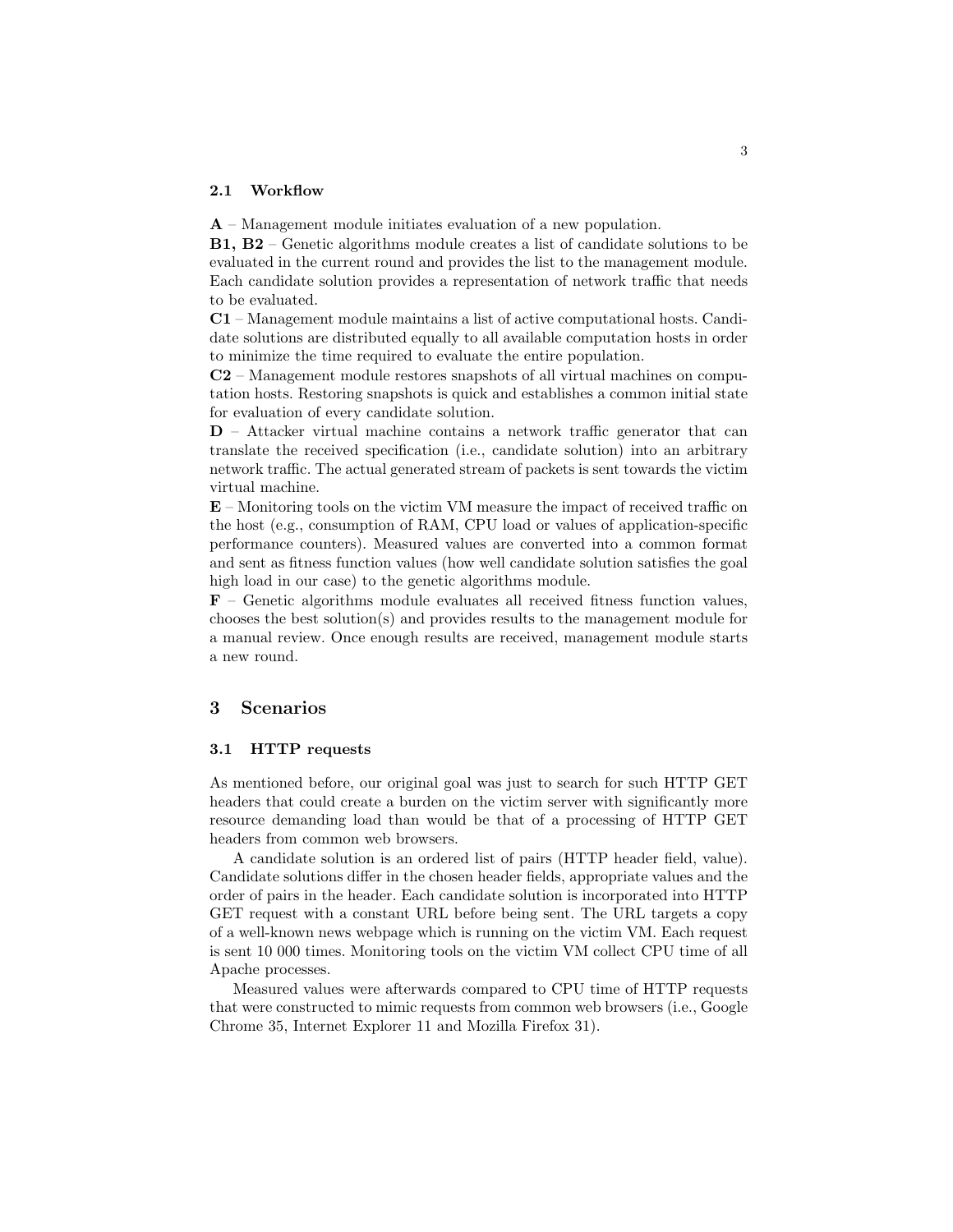#### 3.2 HTTP requests – Lessons learned

We have encountered a number of problems to cope with:

- Measurement precision. While the deviation of multiple measurements of the same phenomena was less than 3% with physical hosts, the deviation increased up to 20% when similar measurements were conducted in virtual environment.
- No relation of results in virtual environment and physical machines. We were unable to replicate some results from virtual environment on real hardware. The example could be the Figure 2 with results from virtual environment. In virtual environment, Best 1, 2 and 3 requests require higher CPU load than the common IE request. When we sent the same HTTP headers on two separate physical machines, the difference between them and IE was negligible.
- Different interpretations on physical machine and in virtualization. We observed that the same version of Wireshark on the same version of operating system interprets the same network traffic differently, when running on real HW and when running in a virtualized environment. This behavior could influence any automated analysis of PCAP files that is based on the libpcap library.
- Incomparable performance from hosts with different hardware configuration. Virtual machine performance is heavily influenced by underlying physical hardware. Two virtual machines running on different hardware will provide different measurement, even though the environment seems to be exactly the same when observed from inside. All candidate solutions must be evaluated on computational hosts with similar HW configurations. This presents a significant challenge for comparability of any cloud-based computations.
- Cable vs. Wi-Fi connection. We also applied a variant where attacker VM and victim VM resided on separate physical hosts. Operating system performance counters values were distinctively different when attack traffic was sent through Wi-Fi and through cable connection.
- Lower precision bound. When using virtualized environment, there is always background noise (e.g., fluctuations of CPU load, OS native network traffic, RAM consumption varying in time). This noise sets a lower bound for useable precision of measurements. With less than 1000 HTTP requests during each run, the noise was too dominant for measurements to have any real informational value. We therefore used at least 10 000 HTTP requests. Noise in physical environment is arguably lower.
- Results interpretation. Sometimes it was difficult to identify what parameters were key influencers of final results (e.g., VM configuration, physical host properties, network configuration, and internal application configuration). We had to employ try-error approach to interpret some of the observed anomalies. Also, it was helpful to collect fitness values for minimal size HTTP requests and then use these fitness values as guidance for mutual comparison of more complex headers.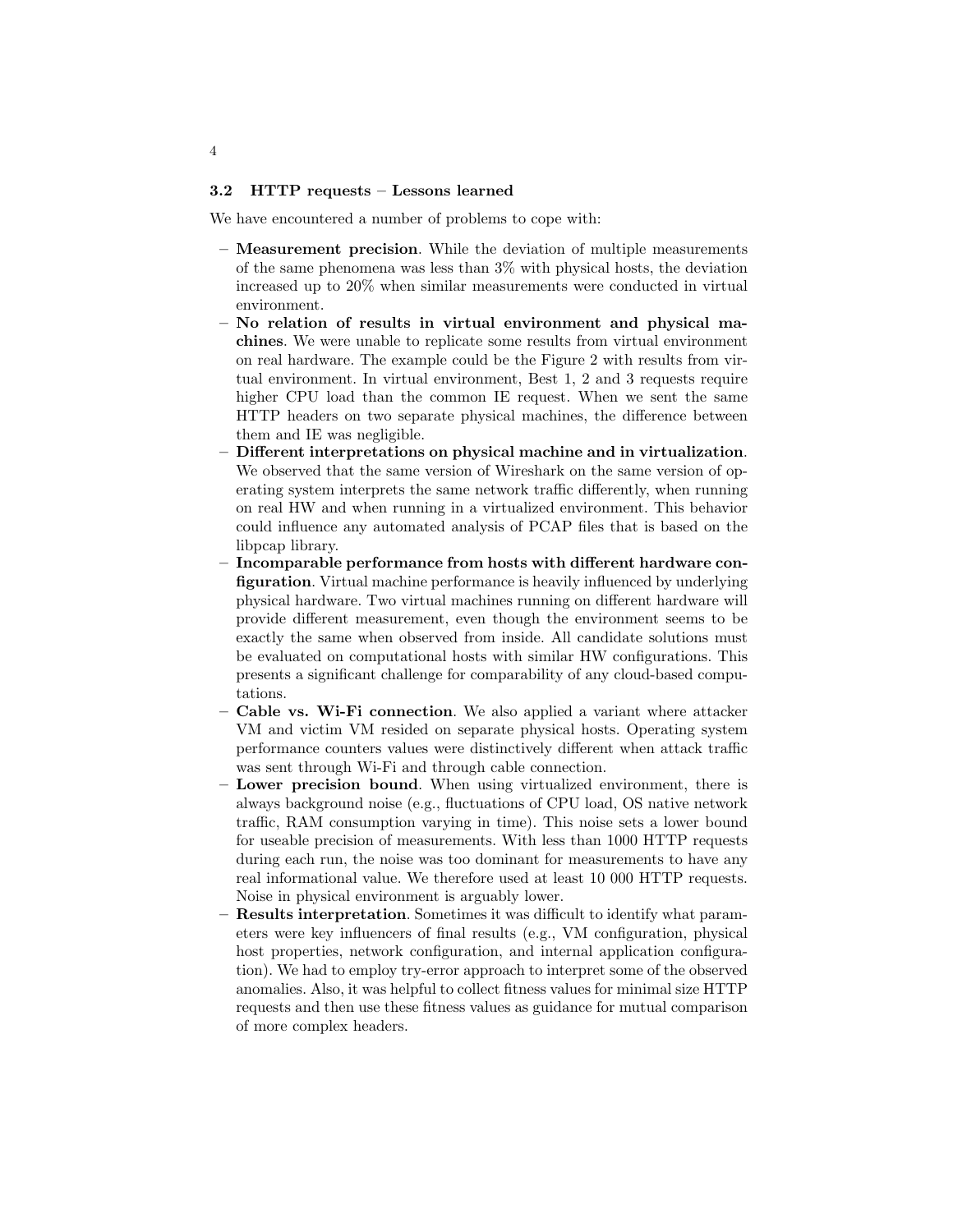Figure 2 illustrates some of our findings. Random HTTP headers represent distribution of CPU consumption of 200 randomly constructed HTTP request headers. Cluster between 0 and 10 represents malformed requests that are responded with 400 error code. Cluster between 45 and 60 represents standard common requests. Best1, Best2 and Best3 show consistency of measurements of 200 iterations of 3 most demanding requests that we were able to construct. Measurement precision is sufficient even for a fine-grained evolution. IE baseline represents consistency of measurements of 200 iterations from common Internet Explorer 11 request.



Fig. 2. HTTP requests CPU requirements

Our HTTP request project was eventually cancelled. Contrary to our hypothesis, we were unable to find a sequence of HTTP header fields and respective values whose CPU requirements would be significantly higher than computational requirements of standard browser requests. Apparently, the impact of HTTP header fields processing on a standard Apache webserver is negligible, with the exception of Accept-Encoding field. Accept-Encoding field value can significantly increase CPU consumption when zip compression is required. However, such behavior is default for common HTTP requests.

## 3.3 Slow attacks

Although HTTP requests research project was ultimately unsuccessful, the framework proved to be both simple and effective. Currently we are adapting it for searching for slow DoS attack opportunities in common protocols. An inherent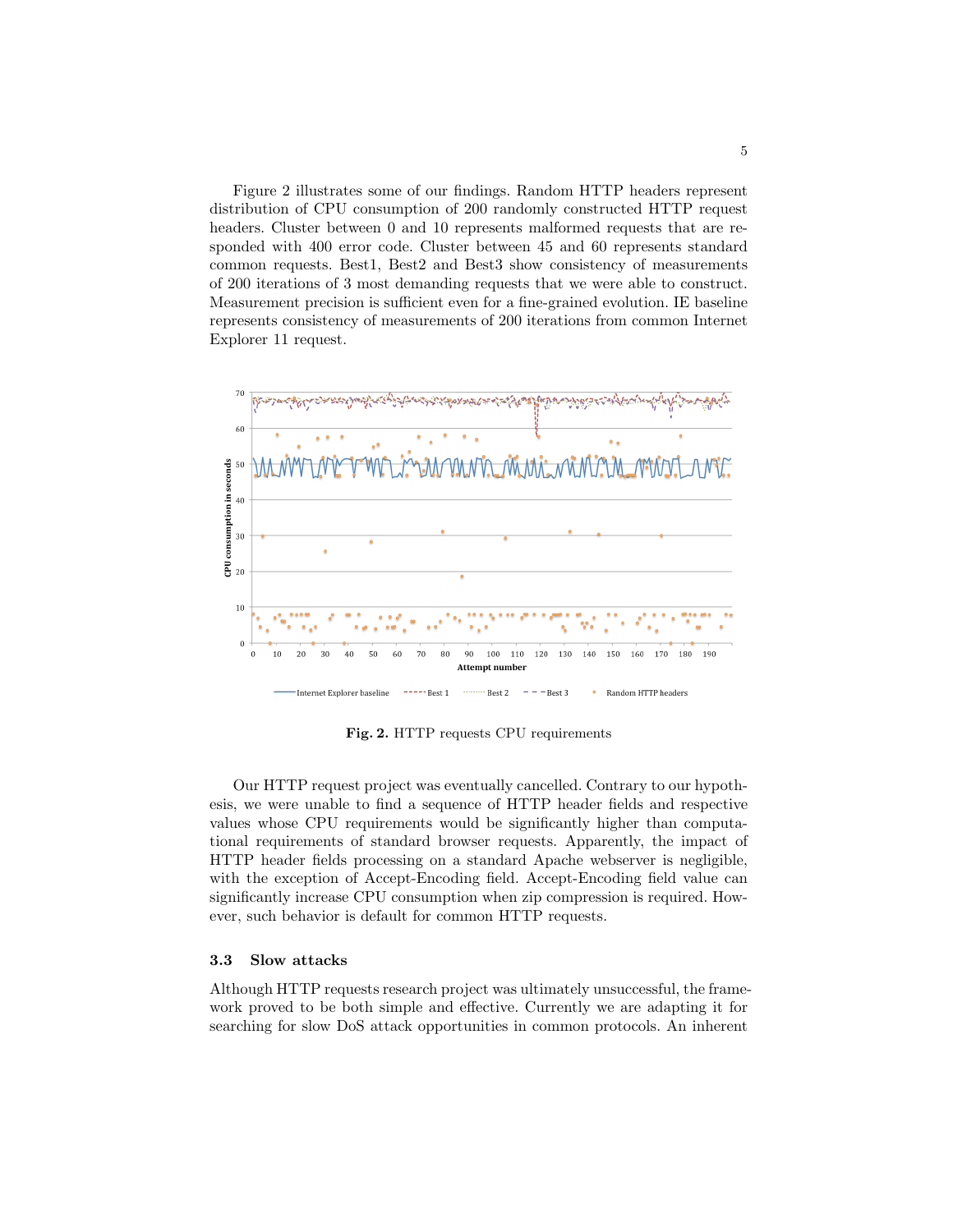property of most network protocols is to proceed with next phase of protocol only when previous phase was completed. Meanwhile, each side has to allocate its computational resources for any (half-)open connection. Under normal circumstances, connections are closed only when they are no longer used, either explicitely with a close message or when an inactivity timeout expires.

For example, a webserver can only send response when full HTTP request has been received. The Slowloris attack exploits this behavior by sending a neverending HTTP header. Therefore, the request is never finished and connection socket is effectively and indefinitely blocked for other users. If the attacker is able to maintain sufficient number of simultaneously opened connections, legitimate users cannot reach the webserver.

We intend to use our framework to identify:

- Time points of message exchange where artificial delays can be introduced into the communication.
- Separation points in each message where the message can be divided in two or more smaller messages (i.e., packet fragmentation).

Evaluation criterion will be the maximum time how long it takes to complete a given sequence of messages (e.g., how long it takes to finish a SSL handshake).

## 4 Open questions

We are looking for inputs and both good and bad experiences in the following areas:

- What are other limitations of virtual environment and what are the differences between virtual environment and physical hosts? How to get consistent results from virtual environment running on different hardware?
- What protocols and applications may be interesting from the viewpoint of slow DoS attack verification?
- Where to get an extensive list of available HTTP request header key-value pairs?
- Are there any similar network security evolution frameworks? Is it possible to modify existing generic fuzzers such as Peach [Edd11] to support genetic algorithms and (D)DoS principles?

## 5 Summary

We have designed a framework that can be used both for automated enhancement of existing denial of service attacks and for generating new types of DoS attacks. The framework shows potentially serious discrepancies between virtual and physical environments. We initiate a discussion on hidden caveats of experimenting in virtual environment testbeds.

6